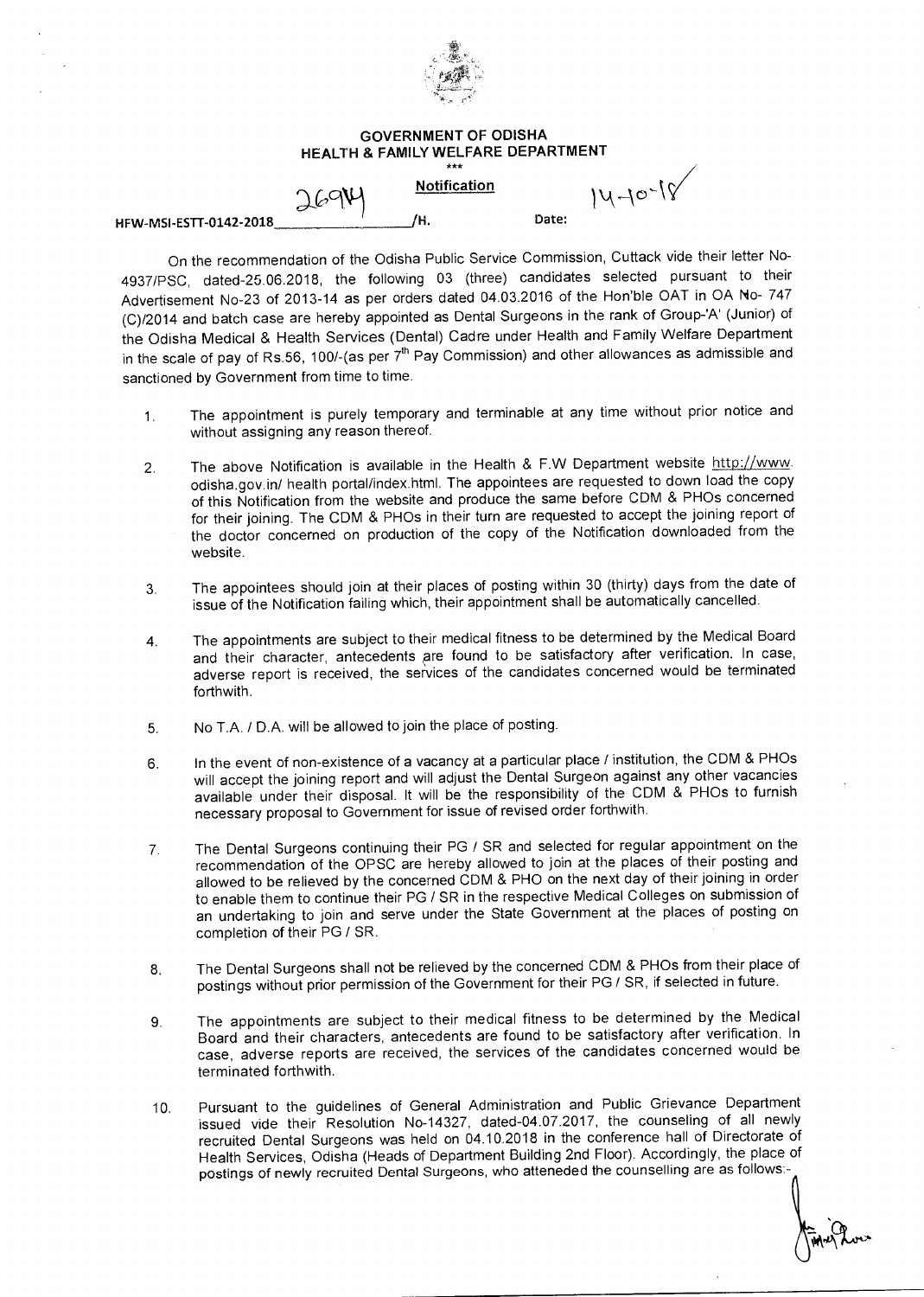| <b>OPSC</b><br>Merit<br>list<br>SI.No. | Name of the<br>candidate,<br>DOB.        | Category /<br>Gender | Present address/MOB<br>No.                                                                                                                   | Permanent address /<br>home district                                                             | <b>Present Place of</b><br>Posting    |
|----------------------------------------|------------------------------------------|----------------------|----------------------------------------------------------------------------------------------------------------------------------------------|--------------------------------------------------------------------------------------------------|---------------------------------------|
|                                        | 2                                        | 3                    |                                                                                                                                              | 5                                                                                                | 6.                                    |
| 28                                     | Dr. Sarat Kumar<br>Navak<br>03.01.1974   | SEBC-M               | Dr. Sarat Kumar Nayak<br>At- Nuapada Ghatakul<br>Chack (Infront of F.C.O)<br>PO-Madhupatna,<br>Cuttack, Odisha-753010<br>Mob. No.-9437226750 | Dr. Sarat Kumar Nayak<br>At-Hasinpur PO-Beruda,<br>Jajpur, Odisha-755043                         | C.H.C Bentakar,<br>Cuttack            |
| 134                                    | Dr. Pramod<br>Kumar Behera<br>21.05.1972 | UR-M                 | Deepti Dental Clinic, near<br>Bal Gopal temple,<br>Kachery Bazaar, PO-<br>Bhadrak, odisha-756100<br>Mob. No.-9437102902                      | Deepti Dental Clinic, near<br>Bal Gopal temple,<br>Kachery Bazaar, PO-<br>Bhadrak, odisha-756100 | C.H.C Agarapada,<br><b>Bhadrak</b>    |
| 151                                    | Dr. Kishor<br>Kumar Tudu<br>15.06.1975   | ST-M                 | Kishor Kumar Tudu<br>AT-TUDU Dental Clinic<br>(Hospital Chak) PO-<br>Rairangpur, Mayurbhanj,<br>Odisha-757043<br>Mob. No.-9437239477         | Kishor Kumar Tudu<br>At-Salei, PO-Changua,<br>PS/Via-Tiring,<br>Mayurbhanj, Odisha-<br>757053    | C.H.C<br>Gorumahisani,<br>Mayurbhanja |

By order of the Governor

range and the Castle of Additional Secretary to dovernment Memo. No. /H., Dated: 10-1\ Copy forwarded to the DHS, Odisha, Bhubaneswar / Additional Director, HRH & Research, 0/0 DHS, Odisha, Bhubaneswar for information and necessary action. They are requested to furnish a list of candidates, who joined / not joined and those who fail to join within the stipulated time to this Department i.e. within 07 days from the last date of joining positively.

The Medical Examination of the Dental Surgeons shall be conducted by the respective Medical Board within two months from the date of their joining and the result thereof be furnished to this Department i.e. within 07 days of the conductance of Medical Board positively

A copy of letter No-4937/PSC, dated-25.06.2018 of OPSC, Cuttack containing the revised merit list of 153 candidates pursuant to the Advertisement No-23 of 2013-14 along with the attestation forms of 03 (three) candidates are sent herewith for necessary action. Receipt of the Attestation forms of 03 candidates may kindly be acknowledged.

 $26916$ <br> $\frac{14.96916}{11.661}$ Memo. No. /H., Dated: 1\1 --- kt)j Copy forwarded to Principal A.G. (A &E), Odisha, Bhubaneswar /'principal A.G. (Audit), Odisha, Bhubaneswar / All Collectors / All Directors of H&FW Department / All Dean & Principals and Superintendents of Government Medical College & Hospitals / All Chief District Medical and Public Health Officers for information and necessary action. The CDM & PHOs are requested to:-

- i. Verify the Original Academic Certificates / Dental Registration Certificates and other testimonials of the candidates who are selected provisionally for appointment prior to acceptance of their joining.
- ii. Furnish the list of candidates joined / non-joined by the stipulated time to this Department as well as to the DHS, Odisha, Bhubaneswar within 07(seven) days of their joining.

Additional Secretary